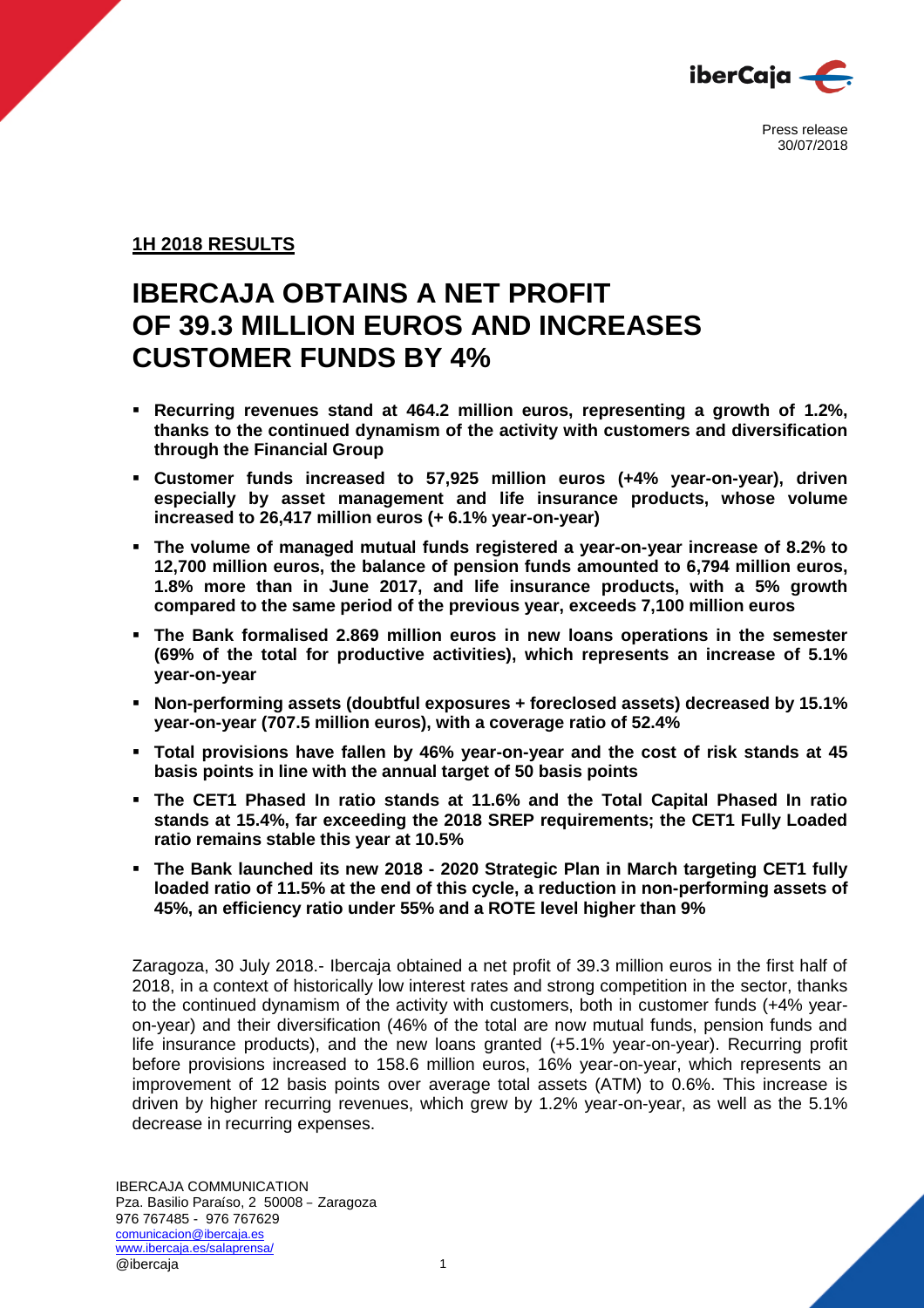

#### **Asset management continues to drive the growth of customer funds**

The total customer funds managed by Ibercaja stood at 57,925 million euros in June 2018, 2,208 million more than at the end of the first half of 2017, representing a year-on-year growth of 4%.

Asset management and life insurance products continue being the main drivers of this performance, with growth of 6.1% year-on-year to 26,417 million euros. This volume already represents 46% of total customer funds, which constitutes a relevant competitive advantage in the current context of low interest rates and, given the demographic forecasts, the potential development of long-term saving products in Spain in upcoming years.

This differential position that the Bank maintains in asset management and life insurance products allows it to register market shares that are much higher than those of its banking business. Mutual funds once again lead growth, with a year-on-year increase of 8.2%, standing at over 12,700 million euros in assets under management, which represents a market share of 4.7%.

The balance managed in pension funds stands at 6,335 million euros, 1.8% more than at the end of the first half of 2017, which represents a market share of 5.7%. Additionally, life insurance products increased by 5% year-on-year to 7,136 million euros, with a market share of 3.8%. **M** are interest interest of 2017, which represents a market share of 5.7%. Additional<br>
durance products increased by 5% year-on-year to 7,136 million euros, with a marke<br>
3.8%.<br> **Asset Management & Life Insurance – €mm**<br>



Source: Inverco & ICEA

Risk insurance premiums (life and non-life) also show a notable performance, with a growth of 7.7% year-on-year, to 142 million euros. In particular, in the field of non-life insurance, the increase (+9.2% year-on-year) far exceeds that of the sector (+4% year-on-year) thanks to the dynamism in the contracting of payment protection insurance (+132%), burial insurance (+ 49.2%) and civil liability insurance (+ 30.5%).

In line with the performance of past quarters, current accounts continue to gain weight within the total of deposits, with a 13.5% year-on-year increase to 25.808 million euros, representing 82% of the aggregate base of deposits.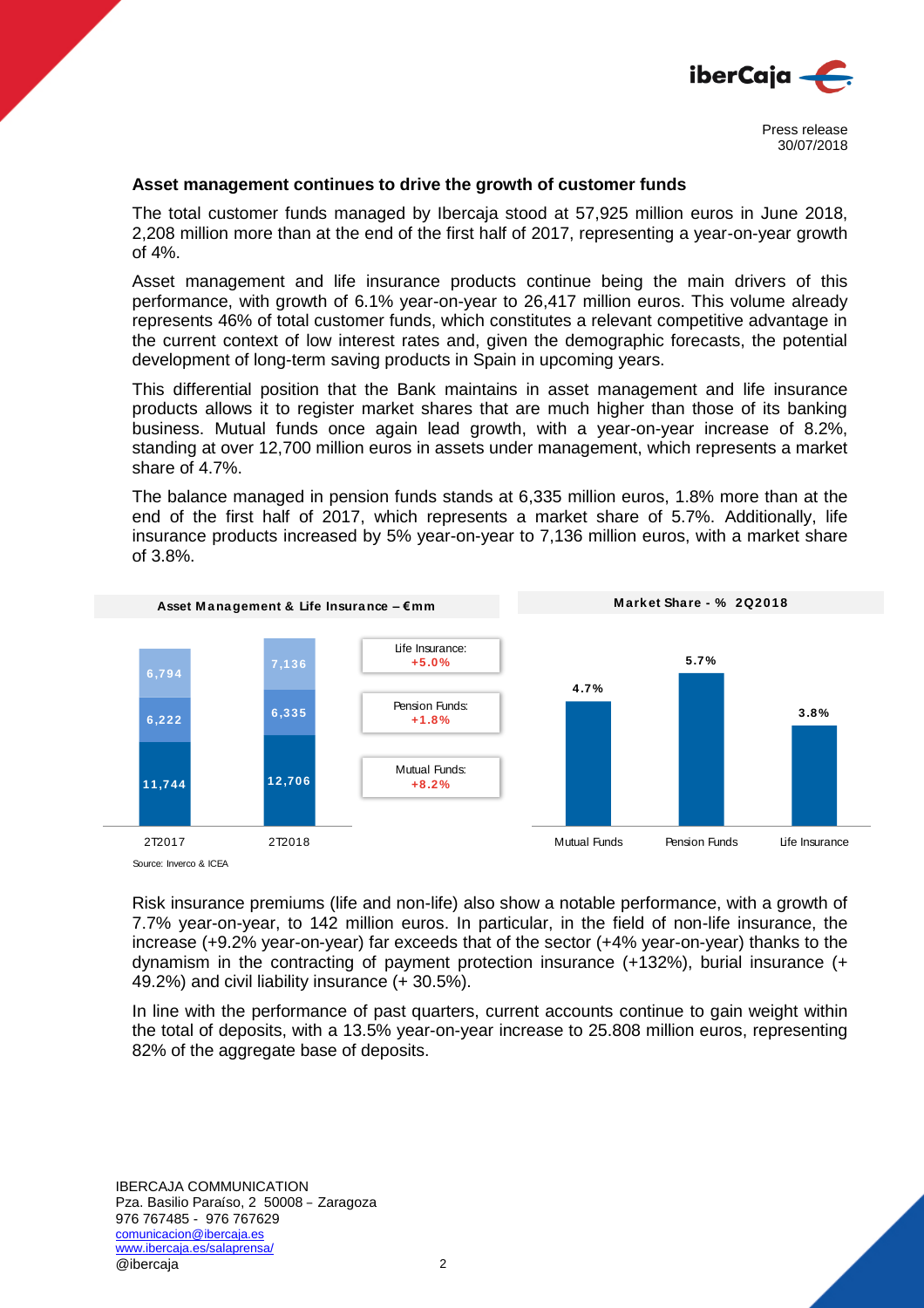

## **Loans to companies and mortgages drive the growth in new lending production**

Ibercaja has granted 2,869 million euros in new loans during the first half of 2018, 5.1% more<br>
than between January and June 2017. 69% of this amount (1,977 million euros) has been<br>
granted to companies, which is a prior than between January and June 2017. 69% of this amount (1,977 million euros) has been granted to companies, which is a priority segment in the 2018-2020 Strategic Plan. Fing the first half of 2018, 5.1% more<br>
punt (1,977 million euros) has been<br>
018-2020 Strategic Plan.<br>
Accumulated Working Capital Financing – €mm



Furthermore, the accumulated financing of the working capital of companies has increased by 15% year-on-year, to 3,334 million. Within this item, financing to foreign trade presents a significant increase of 19.5% compared to the first half of 2017.

New mortgage operations for the purchase of family homes, a segment in which the Bank is historically specialised, amount to 662 million euros at the end of June, which represents an advance of 16% over the same period from the previous year. In the second quarter of this year, Ibercaja launched a new marketing campaign with more flexible conditions and a competitive pricing.

As a whole, the amount of performing loans (excluding temporary acquisition of assets) decreased by 1.3% compared to June 2017. The increase in financing to companies, whose balance grew by 3.6% year-on-year, and the renewed strength of mortgages allow us to anticipate a gradual stabilisation of this scale in the coming quarters.

## **The trend of recurring revenue growth continues**

Net interest income in the first half of the year was 277 million euros, 0.6% less than in the first half of 2017. The variation is a consequence of lower income from the fixed income portfolio, while revenues from retail activity grew 2.4% year-on-year (5 million euros). Net interest income as percentage of average total assets is up 7 basis points to 1.1%.

Meanwhile, net fee income grew by 4.1% year-on-year to 187.2 million euros, driven by the commissions associated with asset management and insurance products (+8.8% year-onyear), which represent 58% of total commissions, while commissions from banking services are down 1.9% year on year.

Thus, recurring revenues (net interest income + net fee income) at the end of June 2018 stood at 464.2 million euros, 1.2% more than in the first half of 2017, continuing the progressive rise in the profitability of the Bank started last year.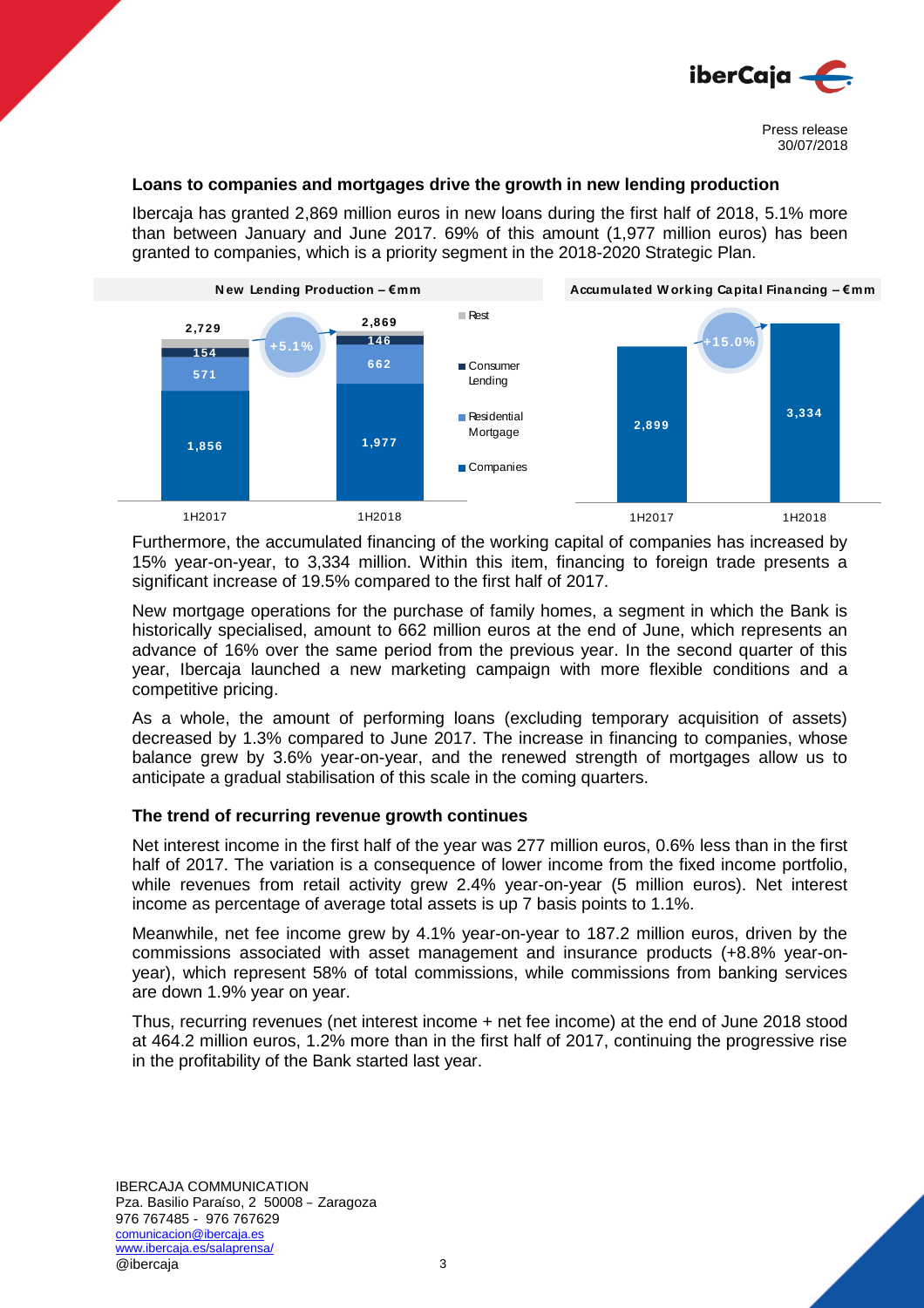



Operating costs decreased by 8.2% year-on-year due to the 5.1% decline in recurring expenses. In June, the Bank completed the redundancy plan, agreed to with the majority of workers' representatives in May 2017, which has allowed Ibercaja to reduce its operating structure by 10%.

As a result, recurring profit before provisions (net interest income + fees and commissions recurring operating expenses) grew 16% year-on-year to 158.6 million euros, and the profitability as percentage of average total assets improved by 12 basis points compared to June 2017. Therefore, the Bank maintains its objective of increasing recurring profit before provisions by 10% in 2018.



Provisions in the semester fell by 46% compared to the same period of 2017, as a result of the improvement in the economic situation, the active management of non-performing assets being made by the Bank and the levels of coverage achieved after the provisioning effort made in previous years. Cost of risk stood at 45 basis points, in line with the annual target of 50 basis points.

Finally, the Bank's net profit stands at 39.3 million euros, 5.9% less than in the first half of 2017.

IBERCAJA COMMUNICATION Pza. Basilio Paraíso, 2 50008 – Zaragoza 976 767485 - 976 767629 comunicacion@ibercaja.es www.ibercaja.es/salaprensa/ @ibercaja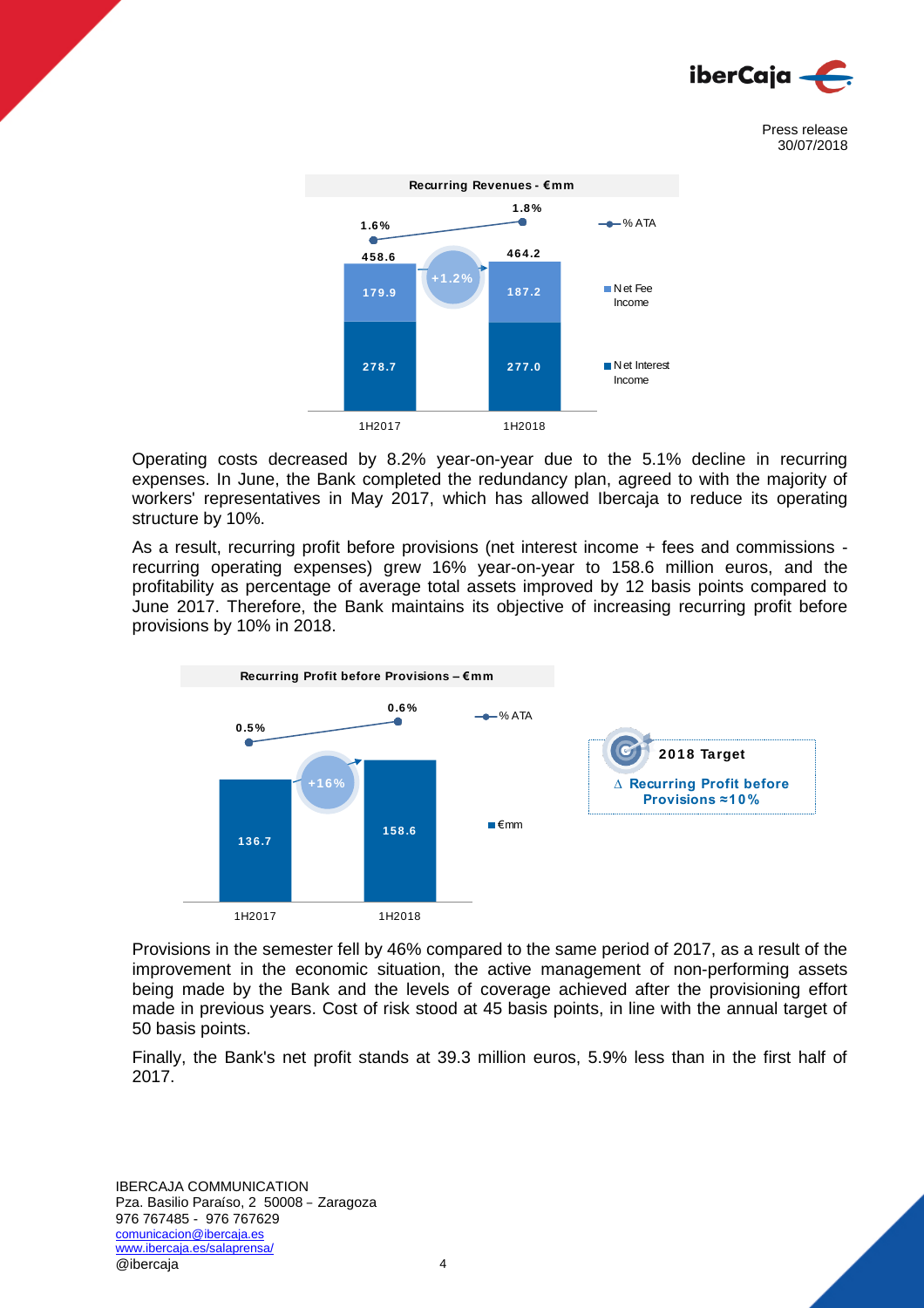

#### **The ratio of non-performing assets continues to improve**

The volume of non-performing assets (doubtful exposures + foreclosed assets) has fallen by 15.1% (707.5 million euros) compared to the first half of 2017, now standing at 3,966 million euros. Since December 2017, the fall in problematic assets amounts to 5%. The balance of doubtful exposures has been decreased by 5.1% (132.9 million euros) and the NPL ratio has fallen to 7.3%. The balance of foreclosed assets has been reduced by 4.9% (76.9 million euros). The sales of foreclosed assets this semester reached 172 million euros, with which the Bank has released 7 million euros of provisions. In particular, land sales represent 58 million euros.

The coverage ratio of the Bank's non-performing assets is 52.4%, 49.9% in the case of doubtful exposures and 56.6% in foreclosed assets. The reduction of gross non-performing assets together with the effort in provisions resulted in the Bank's problematic net exposure dropping by 543 million euros, which is 22% year-on-year.

#### **Strengthening the solid solvency and liquidity position**

In June 2018, the CET1 ratio (Phase In) stands at 11.6%. The Total Capital ratio (Phase In) stands at 15.4%. These capital ratios far exceed the SREP requirements for 2018 (8.125% and 11.625%, respectively). In March, Ibercaja completed the issuance of 350 million euros in preferred shares, additional Tier 1 capital (AT1), which improved the Total Capital ratio by 150 basis points.

At the end of the first half of 2018, the CET1 ratio (Fully Loaded) remains stable at 10.5%. The Total Capital ratio (Fully loaded) stands at 14.4%

The available liquid assets and the capacity to issue covered bonds give Ibercaja a robust liquidity position, which exceeds 17,300 million euros, which is equivalent to 33% of the assets.

## **2018 - 2020 Strategic Plan: transformation to gain solvency and profitability**

Ibercaja presented its new 2018 - 2020 Strategic Plan in March, with three main financial objectives: achieve a CET1 ratio (Fully Loaded) of 11.5%, an efficiency ratio of less than 55% and a ROTE level of more than 9% at the end of 2020. In addition, an objective to reduce nonperforming assets by 45% has been set for this period.

To achieve these goals, the Bank is working on the development of three major programmes (customer, value and transformation), with the purpose of turning Ibercaja into the best bank in the country in terms of commercial efficiency and with the most satisfied customers by the end of the cycle.

One of the first milestones was achieved in May, with the renewal of the 500+ European Seal of Excellence awarded by the European Foundation for Quality Management (EFQM), a recognition that only three other financial institutions in Spain have. Its renewal certifies that there is a high level of excellence in Ibercaja's management model as an organisation focused on continuous improvement.